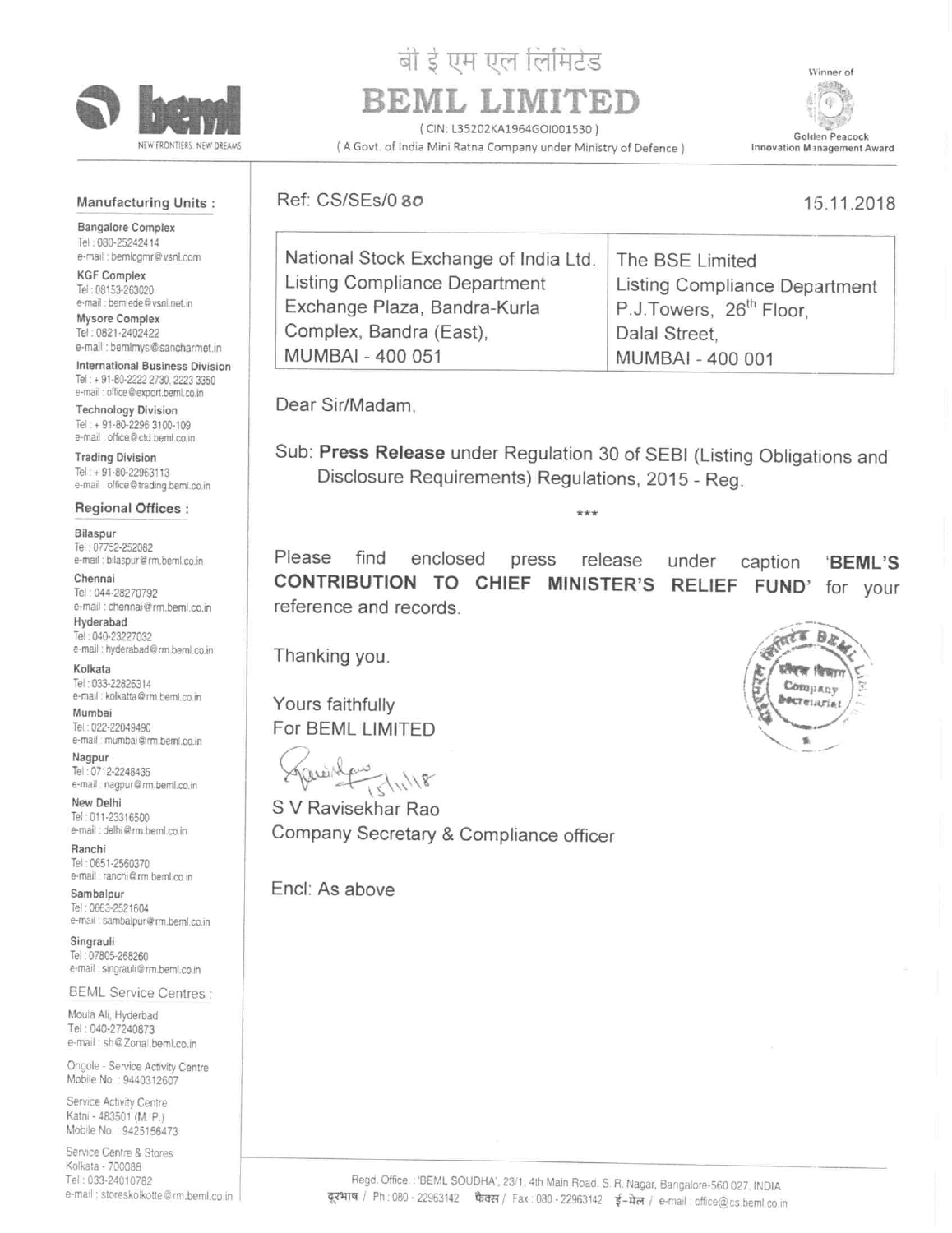

#### **MEDIA RELEASE**

### **BEML'S CONTRIBUTION TO CHIEF MINISTER'S RELIEF FUND**

BEML Limited, a Mini Ratna Public Sector Undertaking, under the Ministry of Defence, contributed Rs.1.00 Crore to Chief Minister's Relief Fund for the flood affected people of Coorg, Karnataka, for their rehabilitation. The employees and officers at BEML donated their one day salary towards this noble cause.

At a programme held at Bangalore on 14.11.2018, Shri Deepak Kumar Hota, CMD BEML presented a cheque for Rs.1.00 Crore, to Shri H.D. Kumaraswamy, Hon'ble Chief Minister of Karnataka, in the presence of Shri D.K. Shiva Kumar, Hon'ble Minister for Irrigation & Medical Education, GoK.



BEML is always at the forefront to extend its helping hand during crisis as a part of its being a socially responsible corporate. It may be recalled that BEML was the first PSU to deploy heavy duty Tatra Trucks and manpower from its Palakkad Complex to help the affected persons during the recent Kerala floods and helped in the rescue of about 7000 people. Each Tatra truck carried tons of relief materials, essential medicines, provisions and food items. Moreover, thousands of people affected by the floods were shifted to relief camps.